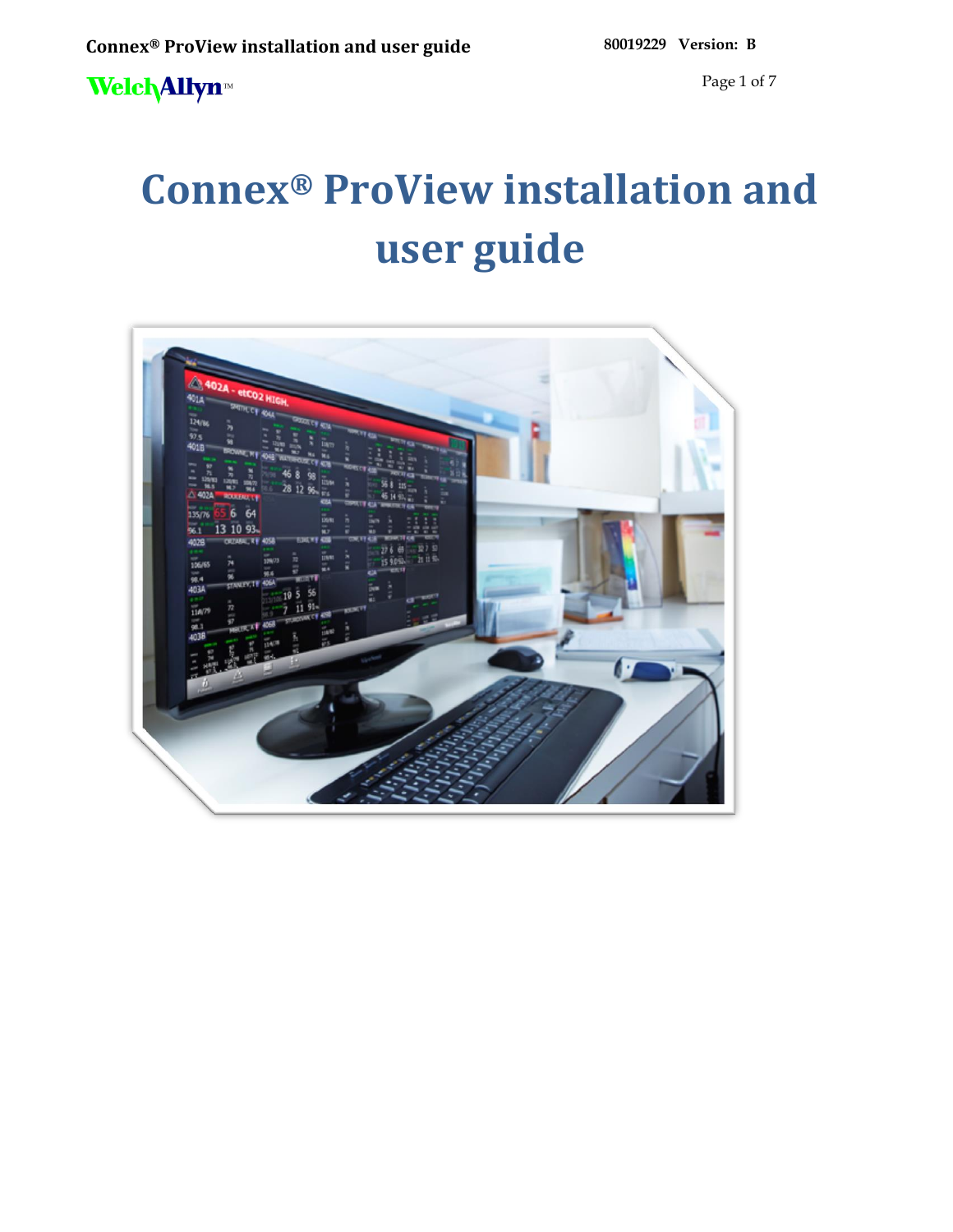Page 2 of  $7\,$ 

### **Contents**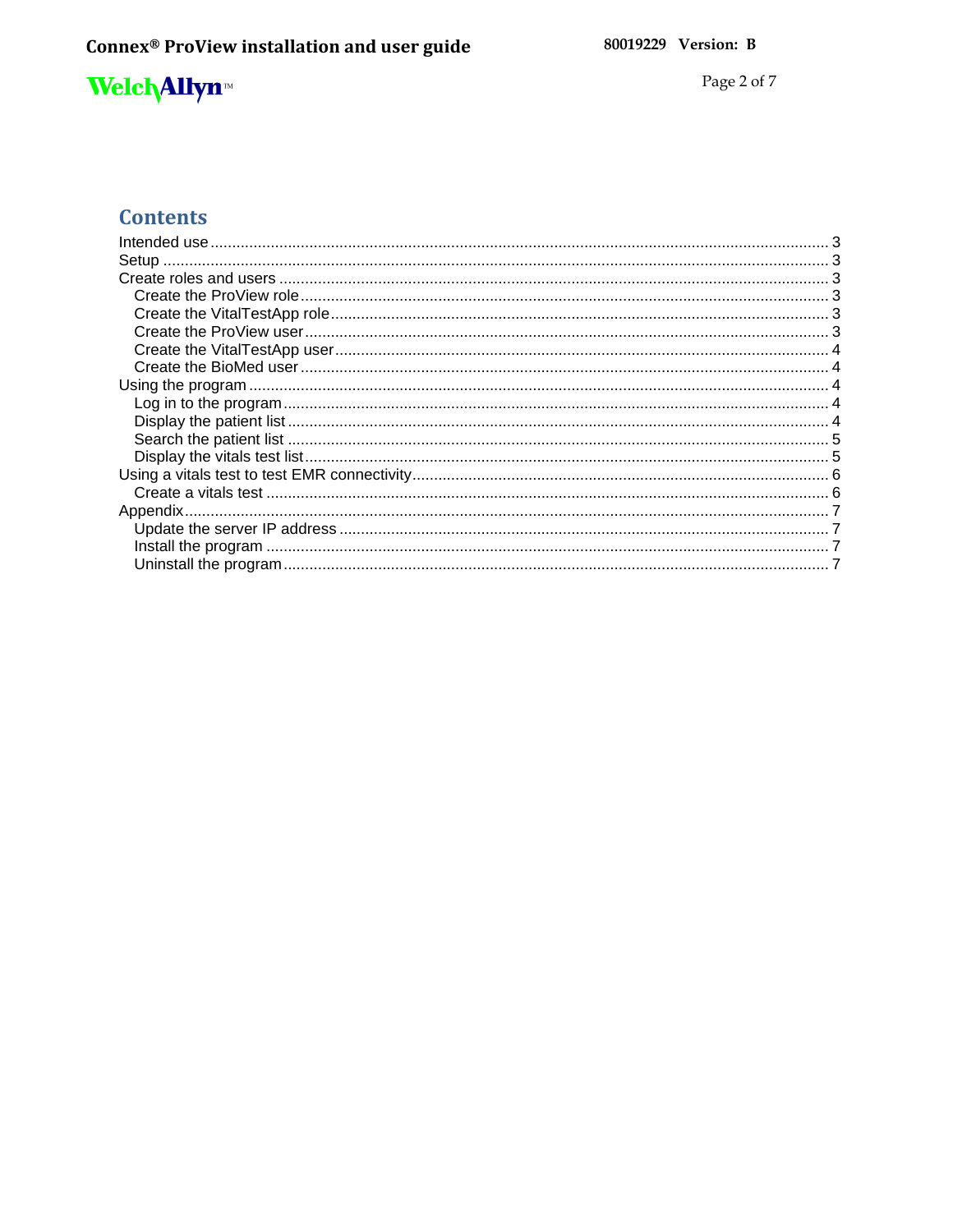Page 3 of 7

# <span id="page-2-0"></span>**Intended use**

The Welch Allyn Connex® ProView program allows you to check on data actively being processed by the Welch Allyn Connex® Central Station as well as troubleshoot issues where the data is not being properly processed.

Users of the program are expected to have strong computer skills and will use the software as a means to help diagnose workflow, networking, or configuration issues that might prevent patient data from reaching the EMR. Typical users include Welch Allyn service team members and HL7 system administrators.

# <span id="page-2-2"></span><span id="page-2-1"></span>**Setup**

### **Create roles and users**

Before using the program, roles and users must be created.

### <span id="page-2-3"></span>*Create the ProView role*

- 1. From the Connex CS Server desktop, launch the Connex CS Administrator Tools ( $\overrightarrow{a}$ ).
- 2. Select the **Role** tab and click **Create new role**.
- 3. Enter **ProView** as the new role, select the **AdminSystem** privilege, and click **Save**. A confirmation dialog appears indicating the role is saved.
- 4. Click **OK**. Log back into the program to complete the changes.

### <span id="page-2-4"></span>*Create the VitalTestApp role*



<span id="page-2-5"></span>**WARNING** Patient data risk. Create the VitalTestApp role only in your network's test environment. Do not create this role in an environment that interacts with actual patients. Sending vitals tests to a live hospital network may interfere with current patient data.

- 1. If necessary, launch the Connex CS Administrator Tools program.
- 2. Select the **Role** tab and click **Create new role**.
- 3. Enter **VitalTestApp** as the new role, select the **AdminSystem**, **CreatePatient**, **CreateTest**, and **EditAnyPatient** privileges, and click **Save**.

A confirmation dialog appears indicating the role is saved.

### *Click OK.*

### *Log back into the program to complete the changes.Create the*

#### *ProView user*

- 1. If necessary, launch the Connex CS Administrator Tools program.
- 2. Select the **Users** tab and click **Add**.
- 3. Enter the user information and select **ProView** in the **User Roles** section.
- 4. Click Save.
	- A confirmation dialog appears indicating that the role is saved.
- 5. Click **OK**.
	- Log back in to the program to complete the changes.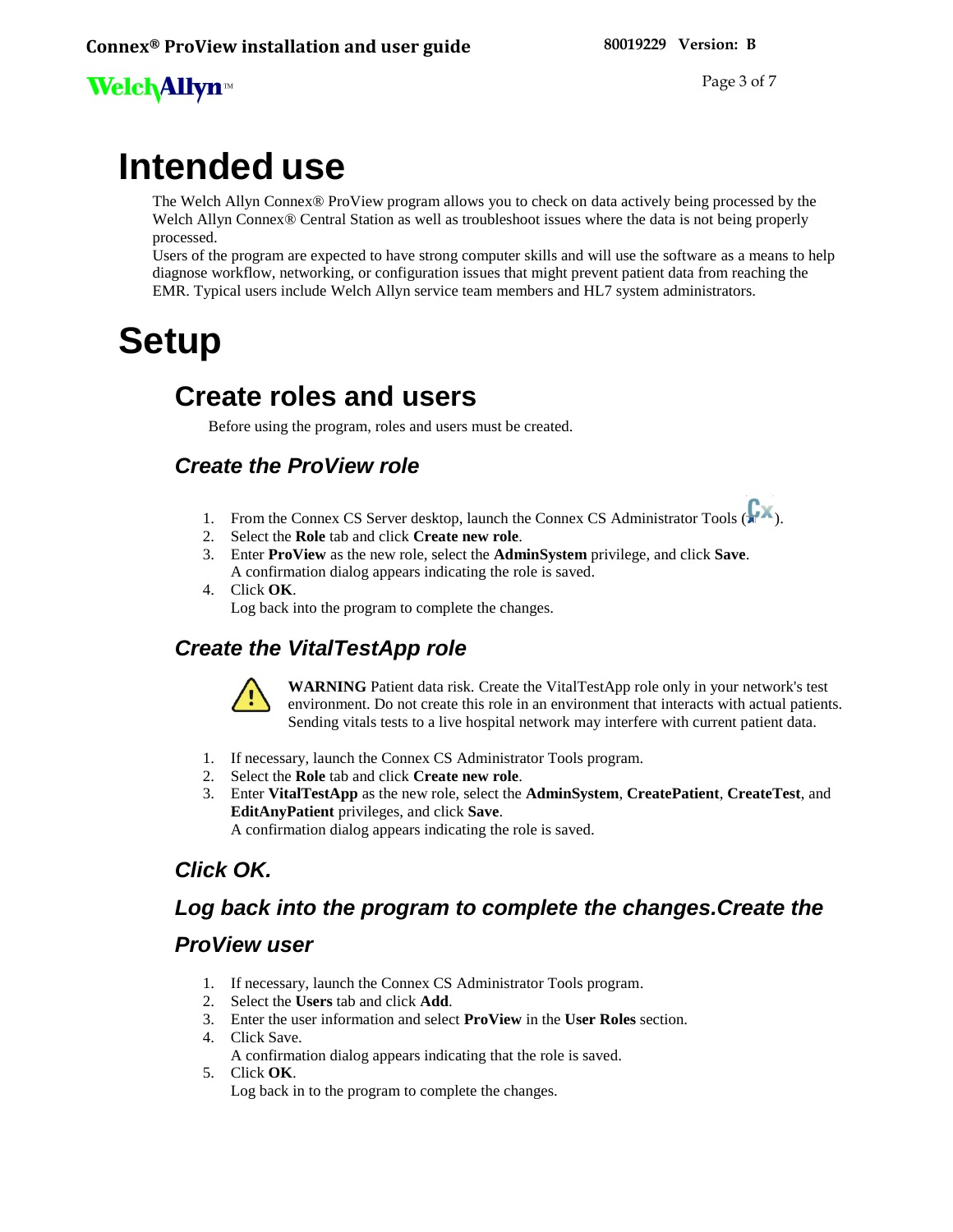Page 4 of 7

### <span id="page-3-0"></span>*Create the VitalTestApp user*

- 1. If necessary, launch the Connex CS Administrator Tools program.
- 2. Select the **Users** tab and click **Add**.
- 3. Enter the user information and select **VitalTestApp** in the **User Roles** section.
- 4. Click Save.
	- A confirmation dialog appears indicating that the role is saved.
- 5. Click **OK**. Log back in to the program to complete the changes.

#### <span id="page-3-1"></span>*Create the BioMed user*

- 1. If necessary, launch the Connex CS Administrator Tools program.
- 2. Select the **Users** tab and click **Add**.
- 3. Enter the user information and select **BioMed** in the **User Roles** section.
- 4. Click **Save**. A dialog box appears.
- 5. Click **OK**. The new user role is created.

# <span id="page-3-2"></span>**Using the program**

The Connex ProView program allows you to review the vital signs test data to verify the data currently being processed by the Connex system, and to troubleshoot issues.

### <span id="page-3-3"></span>*Log in to the program*

- 1. On the desktop, double-click the Connex ProView icon. A login screen appears.
- 2. Enter your User ID and Password, and click **Login**. The program home screen appears.

### <span id="page-3-4"></span>*Display the patient list*

- 1. Log in to the program as described. The home screen appears.
- 2. Click **Patients** to open the patient list. The patient list appears.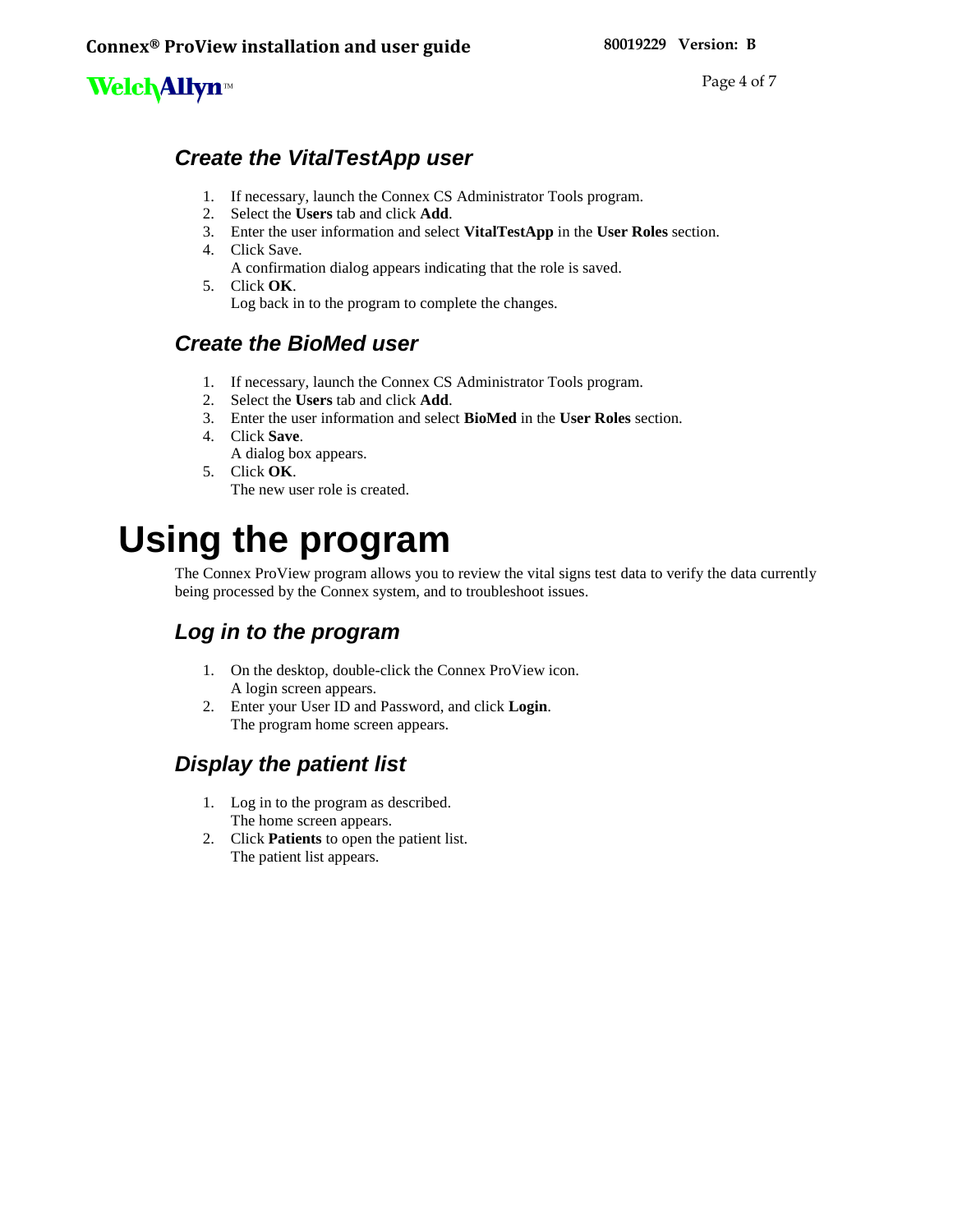Page 5 of 7

#### <span id="page-4-0"></span>*Search the patient list*

- 1. Log in to the program as described. The home screen appears.
- 2. Click **Patients** to open the patient list. The patient list appears.
- 3. Enter the search criteria in the **Search Patient** window located at the top of the screen.
- 4. (Optional) To perform an advanced search, click **Advanced search**. The Advanced search window appears.
- 5. (Optional) To filter by care unit, select the desired care unit from the **Care unit** pull-down menu.
- 6. To sort the patient list, select the desired sorting method from the **Arrange by** pull-down menu.
	- Click the sort icon  $($   $\bullet \bullet \bullet)$  to change the sorting order.
	- Click the refresh icon  $($   $)$  to refresh the list.
	- Click the print icon ( $\Box$ ) to print the list. In the **Printing options** window, verify the correct printer, page size, and orientation are selected, and click **Print**.

#### <span id="page-4-1"></span>*Display the vitals test list*

- 1. Click **Tests** in the tab on the left. The vitals test list window appears.
- 2. (Optional) Adjust the timeline bar to surround the desired time of interest. The vitals test list is displayed.
- 3. (Optional) Click the **Refresh** icon to refresh the list, or click the **Print** icon to print the list. If you are printing the list, verify that the correct printer, page size, and orientation are selected, and click **Print**.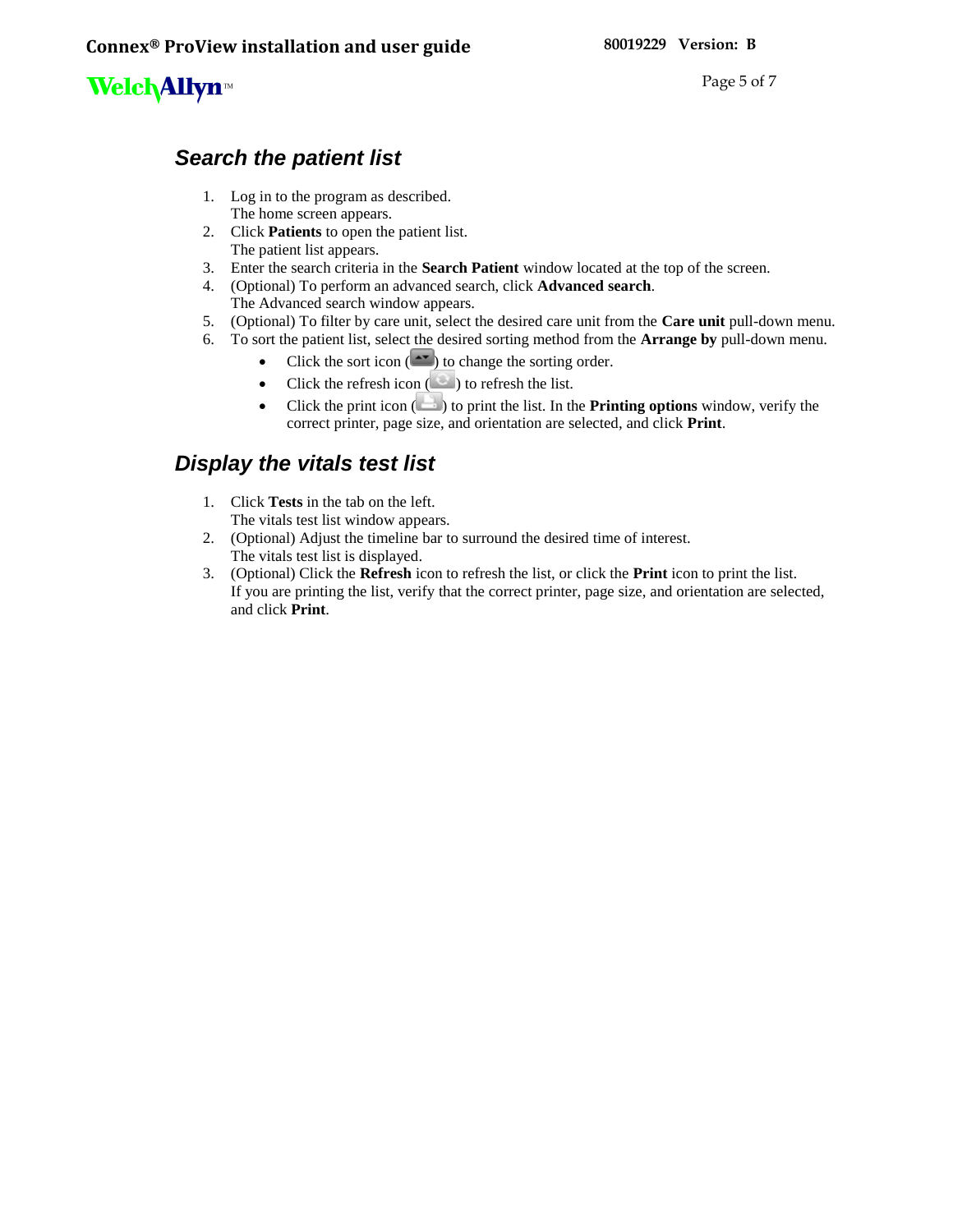# <span id="page-5-0"></span>**Using a vitals test to test EMR connectivity**

In addition to the review functionality, the program allows you to create a vitals test without having the central station involved. Use this method to test the EMR connectivity.

### <span id="page-5-1"></span>*Create a vitals test*



**WARNING** Patient data risk. Create the VitalTestApp role only in your network's test environment. Do not create this role in an environment that interacts with actual patients. Sending vitals tests to a live hospital network may interfere with current patient data.

- 1. Log in to the program using the VitaTestApp role as described.
	- The Home screen appears.
- 2. Select a patient from the list, and go to the Patient Details screen. If you are logged in correctly, the Take Measurements button will appear on the top right of the screen.

Note There is no ProView functionality to create new patients. New patients must be added to the server via inbound ADT data.

- 3. Click **Take Measurements**.
- The measurement entry screen appears.
- 4. Use the pre-populated default values or enter values for the current vitals measurements. Episodic measurements represent confirmed data, and simulated continuous measurements represent unconfirmed data.

**Note** Any text entered in the Note area on this screen will not be passed through to the EMR.

- 5. If you are sending episodic measurements, make sure you click the checkbox next to **Confirmed by fake clinician**. If you are sending simulated continuous measurements, make sure the checkbox next to **Confirmed by fake clinician** is not checked.
- 6. Click **Save** to test the server. The test is displayed in the Patient Details test list. Use the EMR Status to verify that the test was successfully sent to the EMR.

**Note** This screen does not automatically update. Once the vitals test is sent, the vitals measurements return to the pre-populated default values.

7. To start a new vitals test, return to step 2. You must click **Save** each time you want to send a new test.